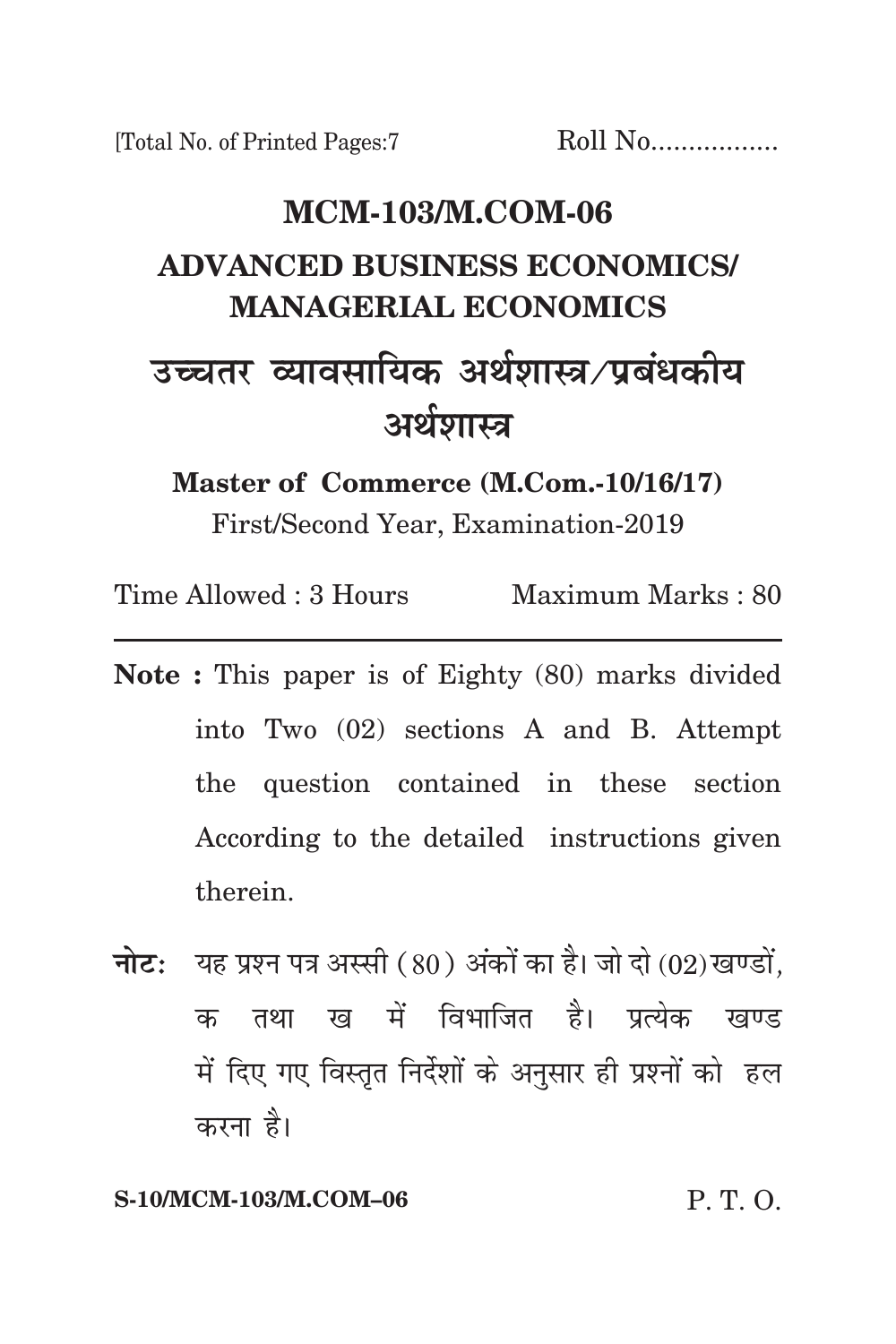## Section-A/<u>खण्ड-</u>'क'

(Long Answer type questions/दीर्घ उत्तरीय प्रश्न)

- Note: Section-'A' contains Five (05) long Answer type questions of Fifteen (15) marks each. Learners are required to answer any three (03) questions only.  $(3 \times 15=45)$
- नोट: खण्ड-'क' में पाँच (05) दीर्घ उत्तरों वाले प्रश्न दिए गए हैं, प्रत्येक प्रश्न के लिए पन्द्रह (15) अंक निर्धारित हैं। शिक्षार्थियों को इनमें से केवल तीन (03) प्रश्नों के उत्तर देने हैं।
- 1. Define macro-economics? How does macroeconomics contribute to business decision making in the operational issues? What is their significance in business decision?

समष्टि-अर्थशास्त्र को परिभाषित कीजिए। परिचालन मद्दों/ विषयों में व्यावसायिक निर्णय लेने में समष्टि-अर्थशास्त्र कैसे योगदान करता है? व्यावसायिक निर्णयों में इसकी क्या भमिका है?

#### **S-10/MCM-103/M.COM–06** 2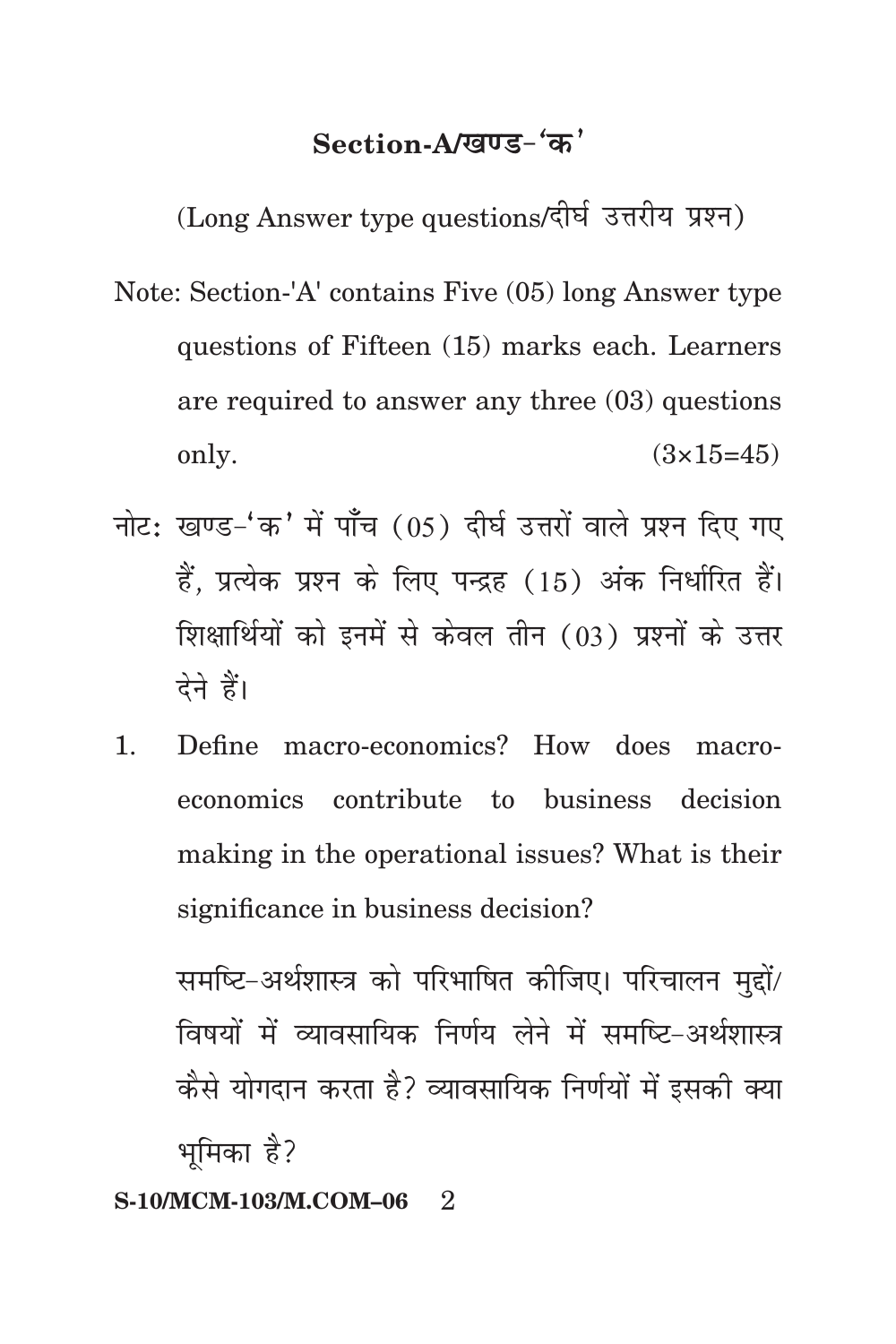2. Explain indifference curve analysis. What are its characteristics? Explain the consumers' equilibrium with the help of indifference curve.

तटस्थता वक्र विश्लेषण की व्याख्या कीजिए। इसकी विशेषताएं कौन-कौन सी हैं? तटस्थता वक्रों की सहायता से उपभोक्ता संतुलन की व्याख्या कीजिए।

3. What is meant by marginal and average cost of production? Explain how they are used in the determination of price?

उत्पादन की सीमान्त तथा औसत लागत से क्या आशय है? व्याख्या कीजिए कि मल्य निर्धारण में इनका प्रयोग कैसे किया जाता है?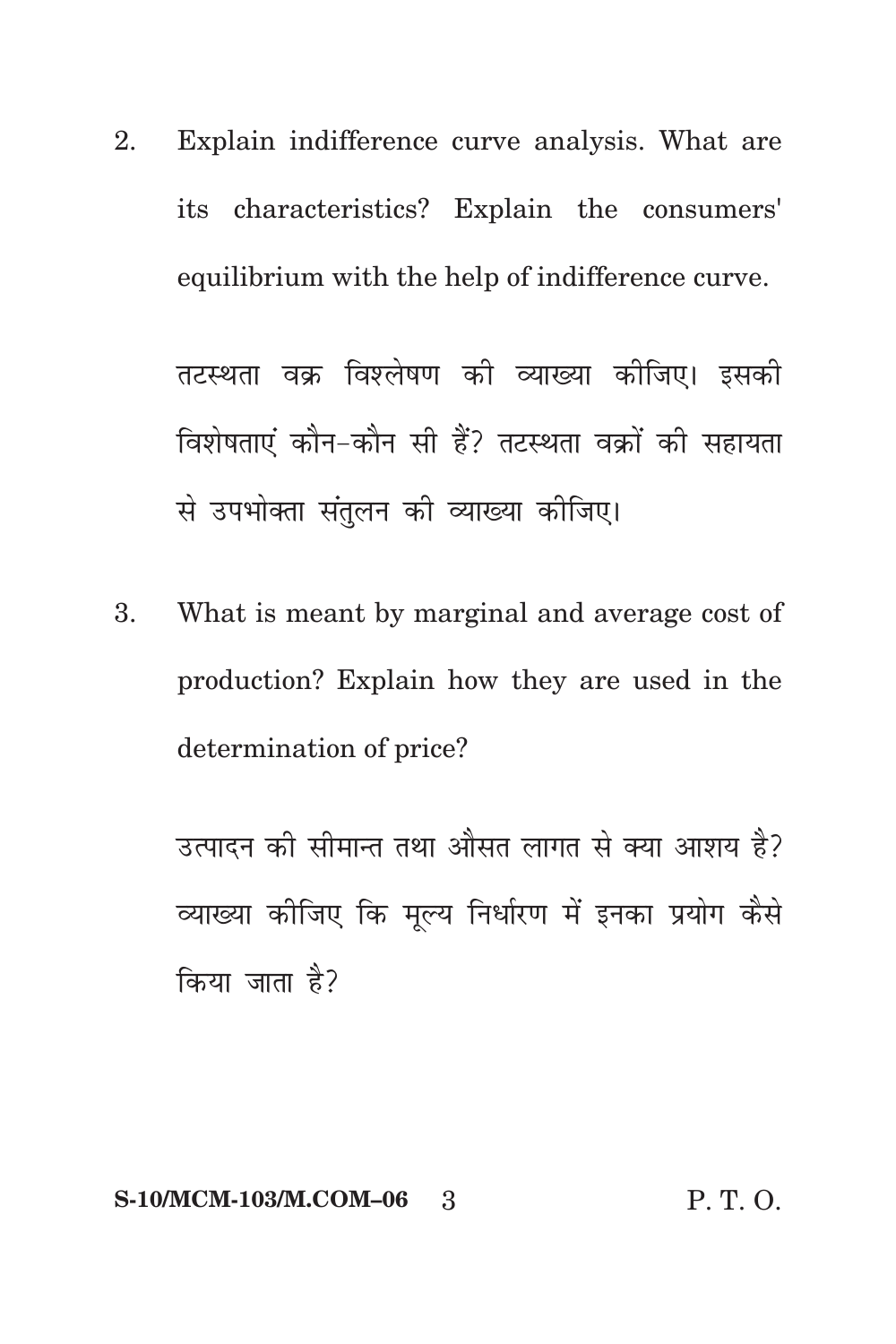4. What is monopoly? Is monopoly price necessarily high? How price is determined under monopoly conditions?

एकाधिकार क्या है? क्या आवश्यक रूप से एकाधिकारी मुल्य ऊँचा होता है? एकाधिकारी दशाओं में मुल्य का <u>निर्धारण कैसे किया जाता है</u>?

5. Explain the concept of aggregate demand and supply. Using aggregate demand and supply illustrate how equilibrium of national income is determined.

सकल माँग व सकल पूर्ति की अवधारणा की व्याख्या कोजिए। व्याख्या कोजिए कि सकल माँग व सकल पूर्ति का उपयोग करके राष्टीय आय की साम्यवस्था कैसे निर्धारित की जाती है।

#### **S-10/MCM-103/M.COM–06** 4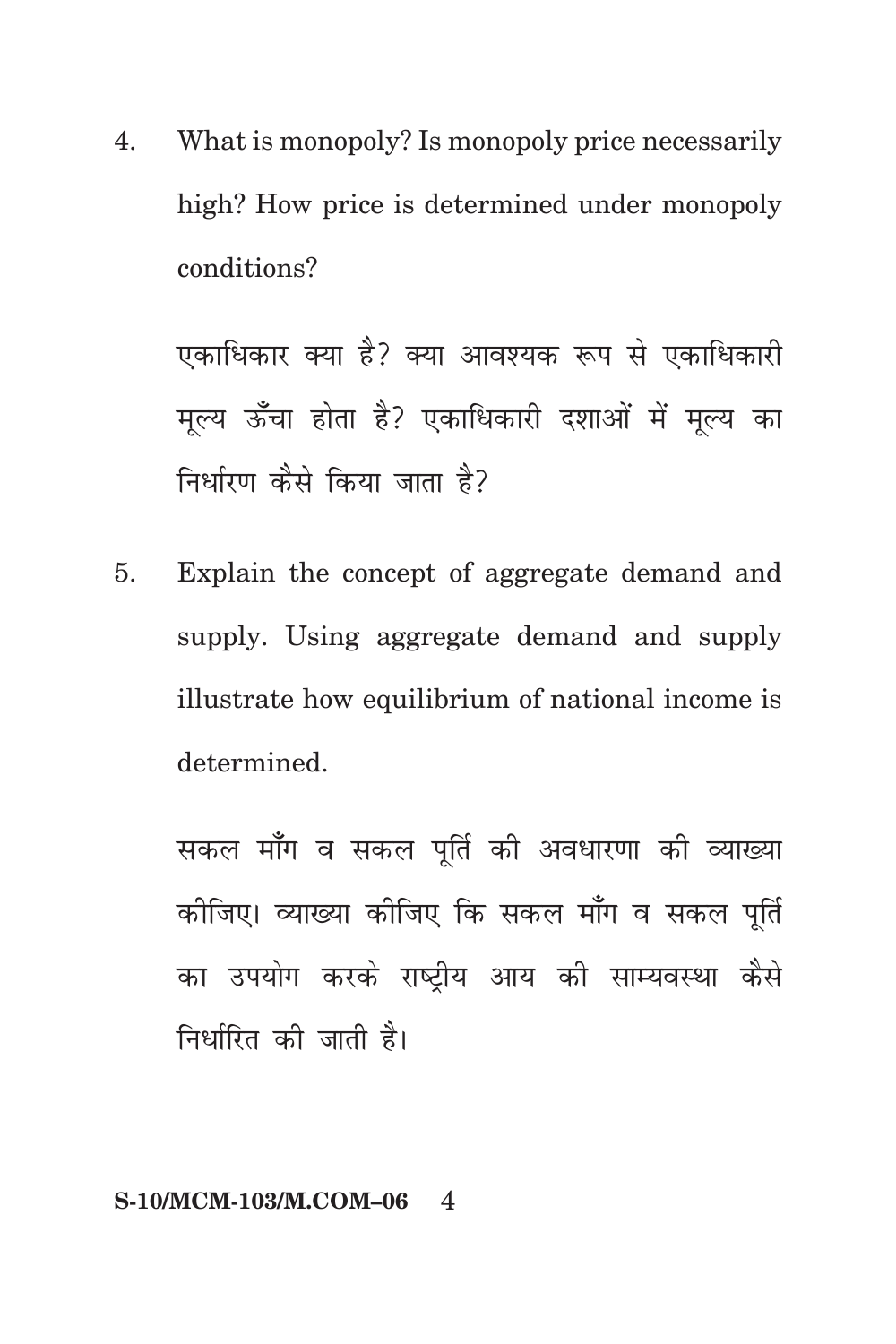### Section-B/*<u>a</u>* **us-** ख

 $(Short answer type questions / 279$  उत्तरीय प्रश्न)

- Note: Section -B Contains Eight (08) short answer type questions of Seven (07) marks each. Learners are required to Answer any Five (05) questions only.  $(5 \times 7 = 35)$
- नोट: खण्ड-'ख' में आठ (08) लघु उत्तरीय प्रश्न दिए गए हैं, प्रत्येक प्रश्न के लिए सात (07) अंक निर्धारित हैं शिक्षार्थियों को इनमें से केवल पाँच (05) प्रश्नों के उत्तर देने हैं।
- 1. Nature and Scope of Business Economics..

व्यावसायिक अर्थशास्त्र की प्रकृति व क्षेत्र।

**S-10/MCM-103/M.COM-06** 5 **P. T. O.**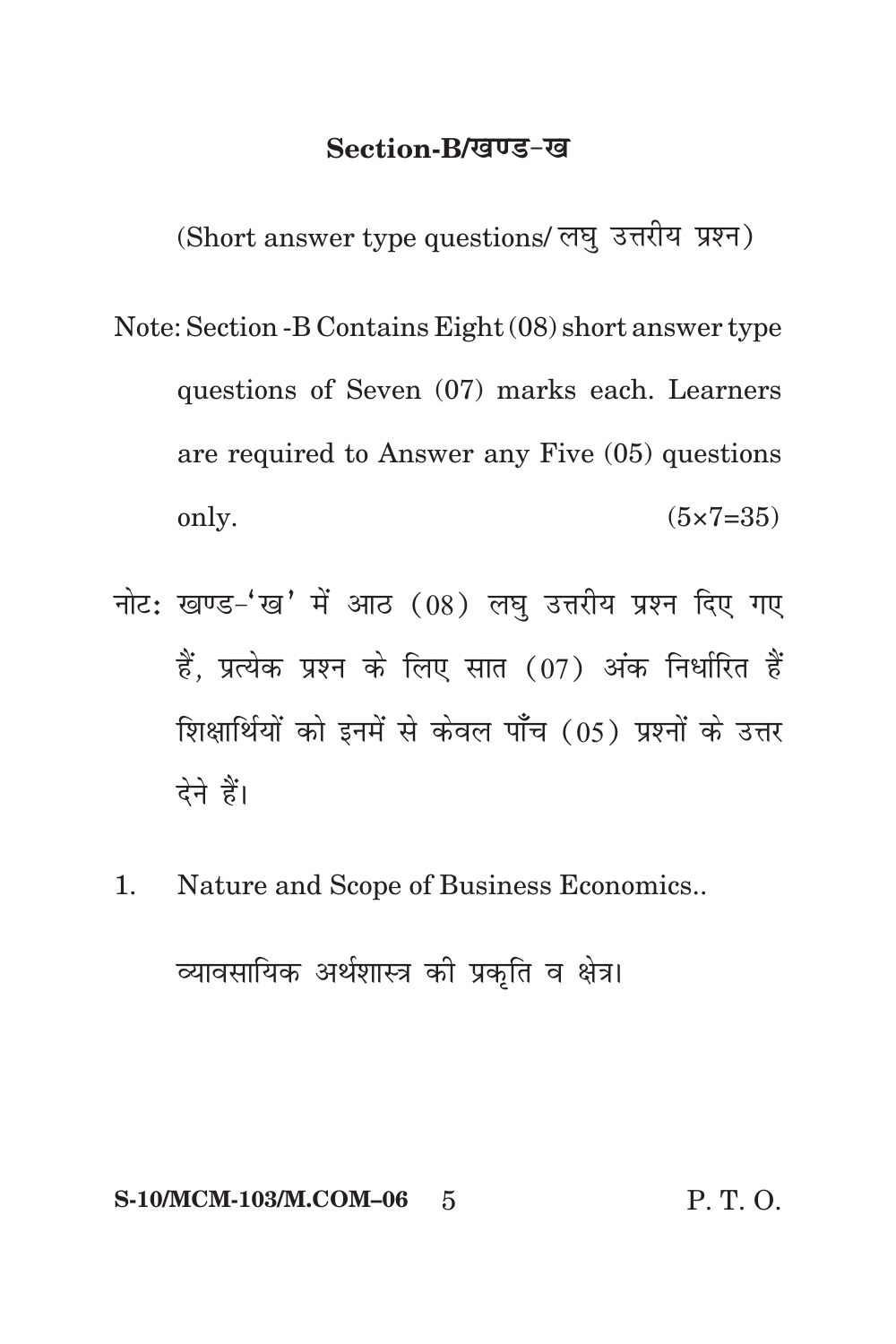Importance of Equi-marginal Utility in 2. Economics.

सम-सीमांत उपयोगिता नियम का अर्थशास्त्र में महत्त्व।

- Factors Affecting the Elasticity of Demand. 3. मांग की लोच को प्रभावित करने वाले तत्व।
- Relationship between Average Revenue and 4. Marginal Revenue Curves Under perfect Competition and Imperfect Competition.

पूर्ण प्रतियोगिता तथा अपूर्ण प्रतियोगिता में औसत आगम तथा सीमान्त आगम वक्रों के मध्य सम्बन्ध।

Consumption Function and propensity to 5. Consume.

उपभोग फलन व उपभोग करने की प्रवृति।

#### S-10/MCM-103/M.COM-06 6